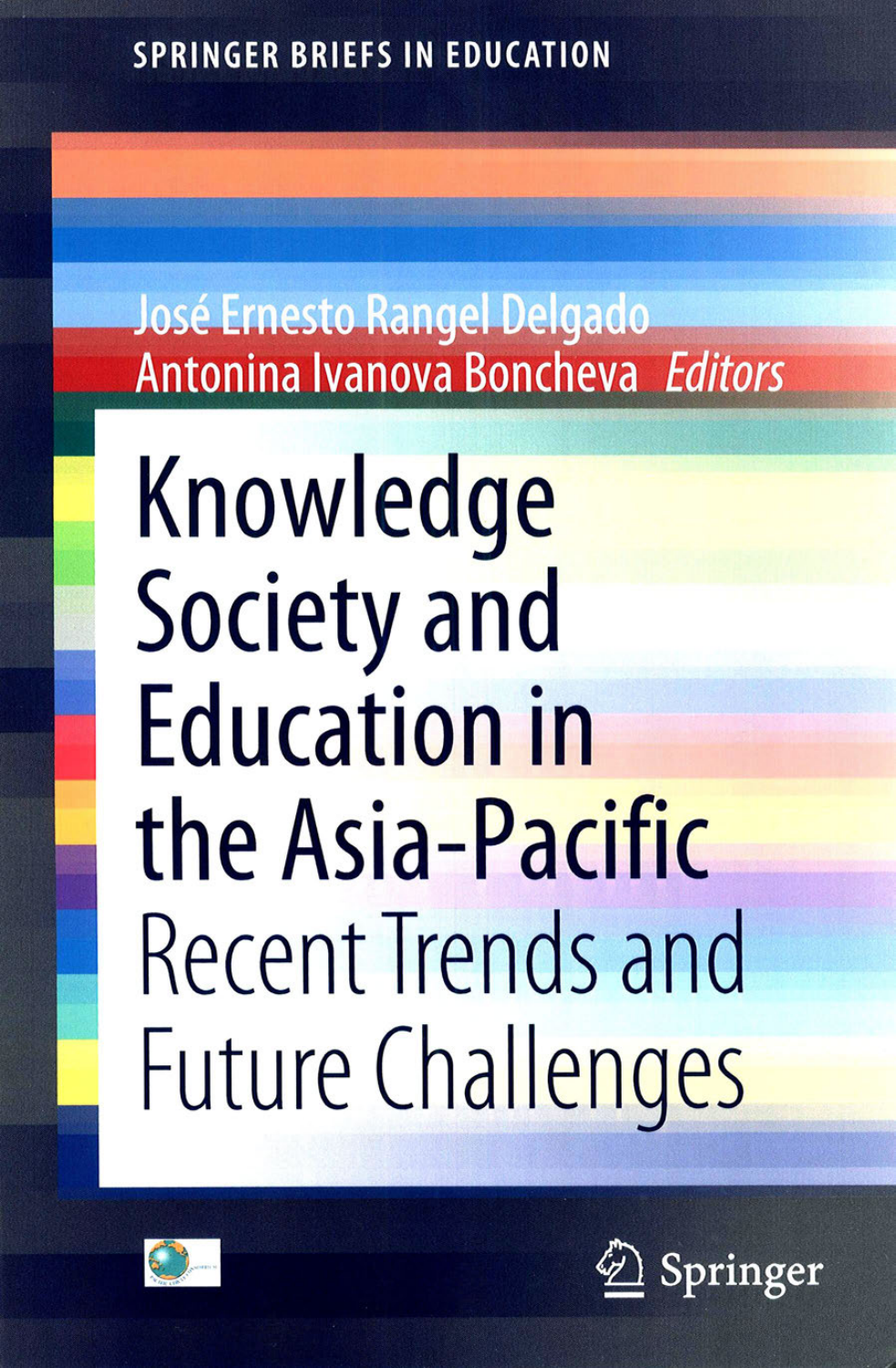**José Ernesto Rangel Delgado Antonina Ivanova Boncheva Editors**

## Knowledge Society and Education in the Asia-Pacific

**Recent Trends and Future Challenges**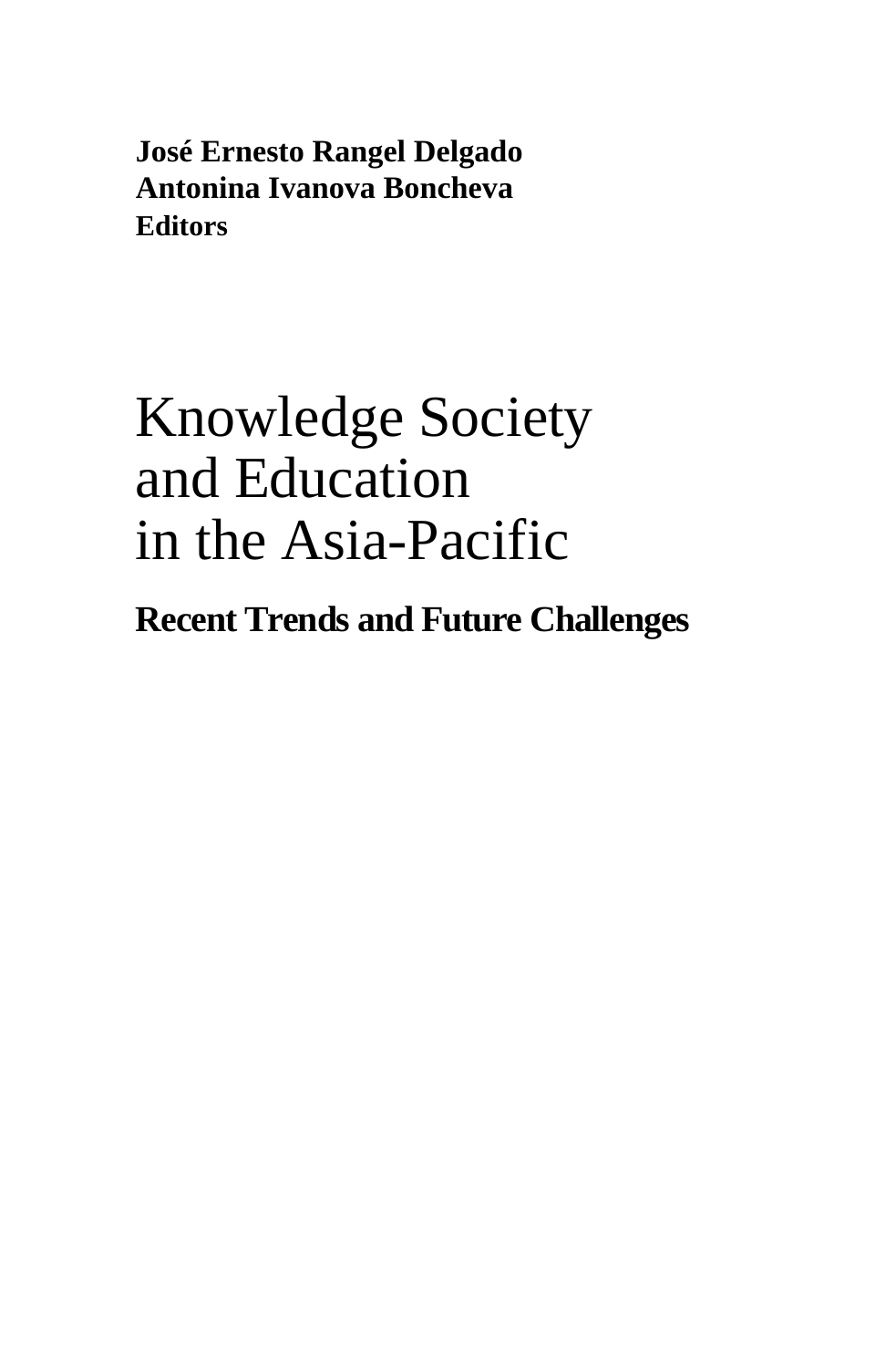*Editors* José Ernesto Rangel Delgado Pacific Circle Consortium & University of Colima Villa de Alvarez, Mexico

Antonina Ivanova Boncheva Pacific Circle Consortium & Autonomous University of South Baja California La Paz, Mexico

ISSN 2211-1921 ISSN 2211-193X (electronic) SpringerBriefs in Education ISBN 978-981-16-2332-5 ISBN 978-981-16-2333-2 (eBook) https://doi.org/l 0.1007/978-981 -16-2333-2

© The Editor(s) (if applicable) and The Author(s), under exclusive license to Springer Nature Singapore Pte Ltd. 2021

This work is subject to copyright. All rights are solely and exclusively licensed by the Publisher, whether the whole or part of the material is concerned, specifically the rights of translation, reprinting, reuse

of illustrations, recitation, broadcasting, reproduction on microfilms or in any other physical way, and transmission or information storage and retrieval, electronic adaptation, computer *software, or* by similar or dissimilar methodology now known or hereafter developed.

The use of general descriptive names, registered names, trademarks, service marks, etc. in this publication does not imply, even in the absence of a specific statement, that *such names are exempt* from the relevant protective laws and regulations and therefore free for general use.

The publisher, the authors and the editors are safe to assume that the advice and information in this book are believed to be true and accurate at the date of publication. Neither the publisher nor the authors or the editors give a warranty, expressed or implied, with respect to the material contained herein or for any errors or omissions that may have been made. The publisher remains neutral with regard to jurisdictional claims in published maps *and* institutional affiliations.

This Springer imprint is published by the registered company Springer Nature Singapore Pte Ltd. The registered company address is: 152 Beach Road, #21-01/04 Gateway East, Singapore 189721, Singapore